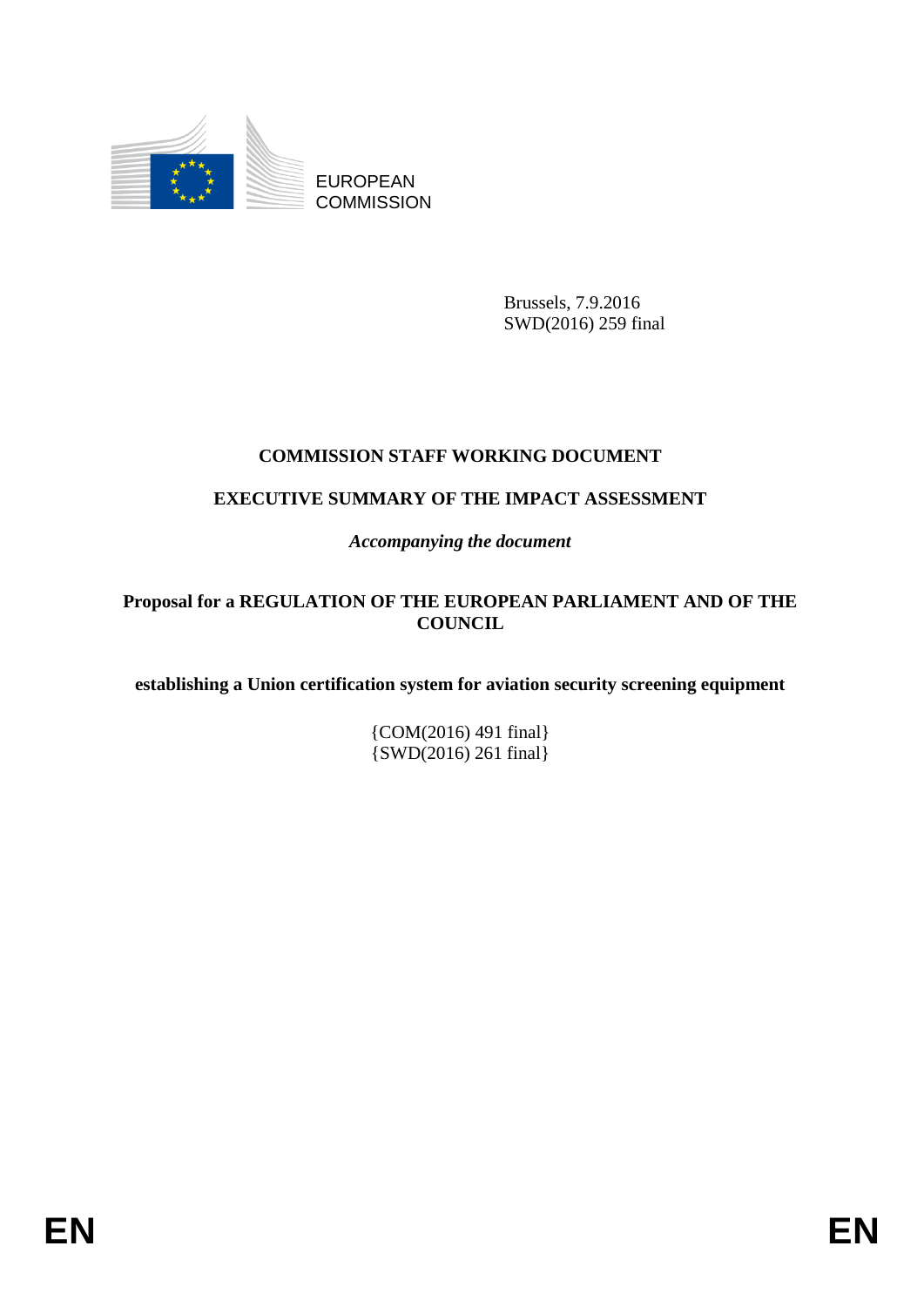## **EXECUTIVE SUMMARY SHEET**

Impact assessment on a proposal for a regulation of the European Parliament and of the Council on establishing an EU certification system for aviation screening equipment

#### **A. Need for action**

#### **What is the problem and why is it a problem at EU level?**

This initiative addresses the lack of an internal market for aviation screening equipment. This causes inefficiency and impedes **the competitiveness of European manufacturers** of such equipment.

Without a policy initiative to support the competitiveness of the European manufacturers their market shares on the global market are bound to decrease.

#### **What should be achieved?**

The proper functioning of the EU internal market for aviation screening equipment and an increase in the global competitiveness of the EU companies.

#### **What is the value added of action at the EU level (subsidiarity)?**

Member States have, with the Commission, partially addressed this problem through a nonbinding cooperation agreement the development of common testing methodologies. This agreement does however not issue certifications. There are no indications that Member States plan a legally binding mutually agreed certification system. EU action is thus necessary. EU action would add value as manufacturers would benefit from an internal market and improve their global competitiveness.

## **B. Solutions**

**What are the various options to achieve the objectives? Is there a preferred option or not? If not, why?**

Five policy options were developed:

**1. "Baseline scenario",** the Commission would not launch any initiative. **2. A recommendation** to Member States. **3. "Legislation"** - A legislative proposal which would allow producers to market and sell their products throughout the Union, once certified in one Member State: **3.1. The "old approach"**, **3.2. The "new approach", 3.3. The "centralised approach"**.

The **preferred option is 3.1 "old approach"**, which would have significant positive impacts, with broad support among all stakeholders.

## **What are different stakeholders' views? Who supports which option?**

Stakeholder groups did not support options 1 and 2. The majority of stakeholders preferred